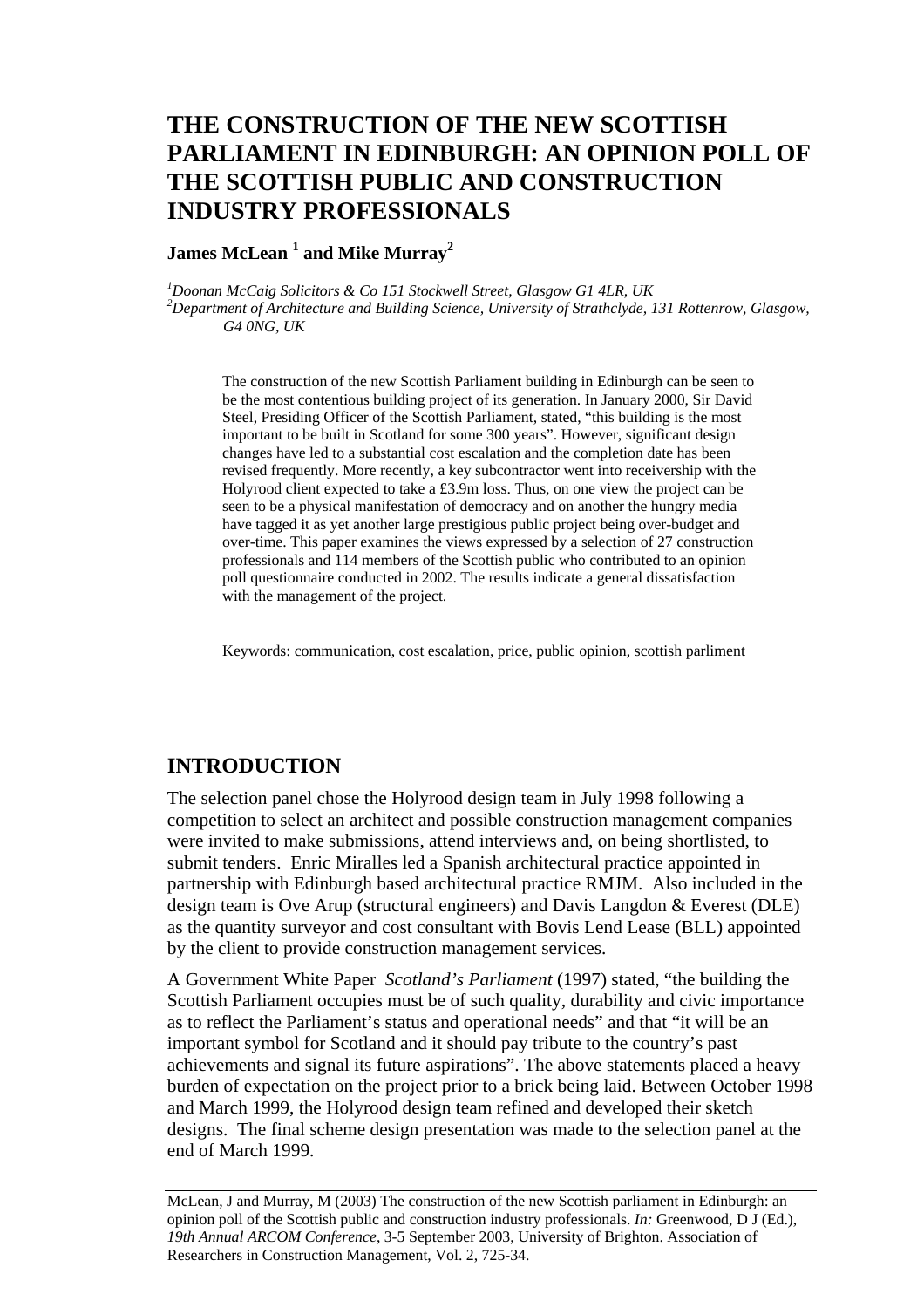Enric Miralles was an internationally renowned architect whom on the Holyrood project partnered RMJM. Miralles had a staunch ally in, the then Secretary of State for Scotland, the late Rt. Hon. Donald Dewar (MP, MSP), who in October 1998 stated that, "we have selected an architect of imagination and flair"(Scottish Parliament Booklet 2001). Donald Dewar's views echoed that of Miralles in that the new parliament was not to be a traditional, but a sympathetic building that would sit happily at the bottom of the Royal Mile whilst being very much of the 21<sup>st</sup> Century. It could be said that one of the great ironies of the deaths of both Enric Miralles (July 2000) and Donald Dewar (October 2000) was that the project lost its two most vociferous defenders.

Until,  $1<sup>st</sup>$  June 1999 "the client" was the Secretary of State for Scotland, who owned the project and the investment decisions. Client responsibility passed on 1<sup>st</sup> June 1999 to the Scottish Parliamentary Corporate Body (SPCB). The SPCB has legal responsibility for the Parliament project and manage and let all contracts for the Holyrood project on behalf of the Scottish Parliament. The Holyrood Progress Group (HPG) has assisted the SPCB in their function of clients since June 2000. The HPG could be described as oversight committees whom watch over the completion of the Holyrood complex without having legal responsibility for it.

# **SPENCELY AND BLACK REPORTS**

The Holyrood project has been the subject of various reports including the Spencely report of March 2000 and the Black report of September 2000. The Scottish Parliament Corporate Body (SPCB) also reports to MSPs regularly. Most recently the inquiry set up by the Scottish Secretary in June 2003, led by former Lord Advocate Lord Fraser of Carmyille, has interesting parallels with the project itself. The cost and delivery date of this report are unknown. The SPCB appointed John Spencely in February with a remit to assist the SPCB's review of the Scottish Parliament Holyrood project review. The terms of reference required Spencely to examine among other things the revision of the current estimation of time to delivery and occupation and cost and to review the reduced specification effect on delivery and cost. Robert Black, Auditor General for Scotland, was also commissioned to report on the project in 2000. The brief of the Black report, "The new Scottish Parliament building", was to examine the management of the Holyrood project. Black was to identify and explain the reasons for timetable delays and large increases in the costs estimated and to analyse if the management process was conducive to achieving economy, efficiency and effectiveness (Black 2000).

# **COST AND TIMESCALE OF PROJECT**

In a July 1997 White Paper it was estimated the Holyrood project would cost between £10m and £40m and this figure was revised in 1998 to £50m. This figure rose to £109m in 1999 and was capped at £195m in April 2000. In June 2001 the MSPs voted to follow the motion of the SPCB to remove a price ceiling and to complete the project without compromising quality. This can be said to be effectively issuing a blank cheque to cover the "£Xmillion cost" of the project upon completion. The SPCB motion called for the Holyrood project to be completed without compromising quality and to not set a price ceiling. In March 2000 the Spencely report estimated a cost of £230m with some commentators viewing that a figure of £300-350m could be nearer the mark. By March 2002 the national press highlighted, that the latest Holyrood project total cost was now between £270-280m. By October 2002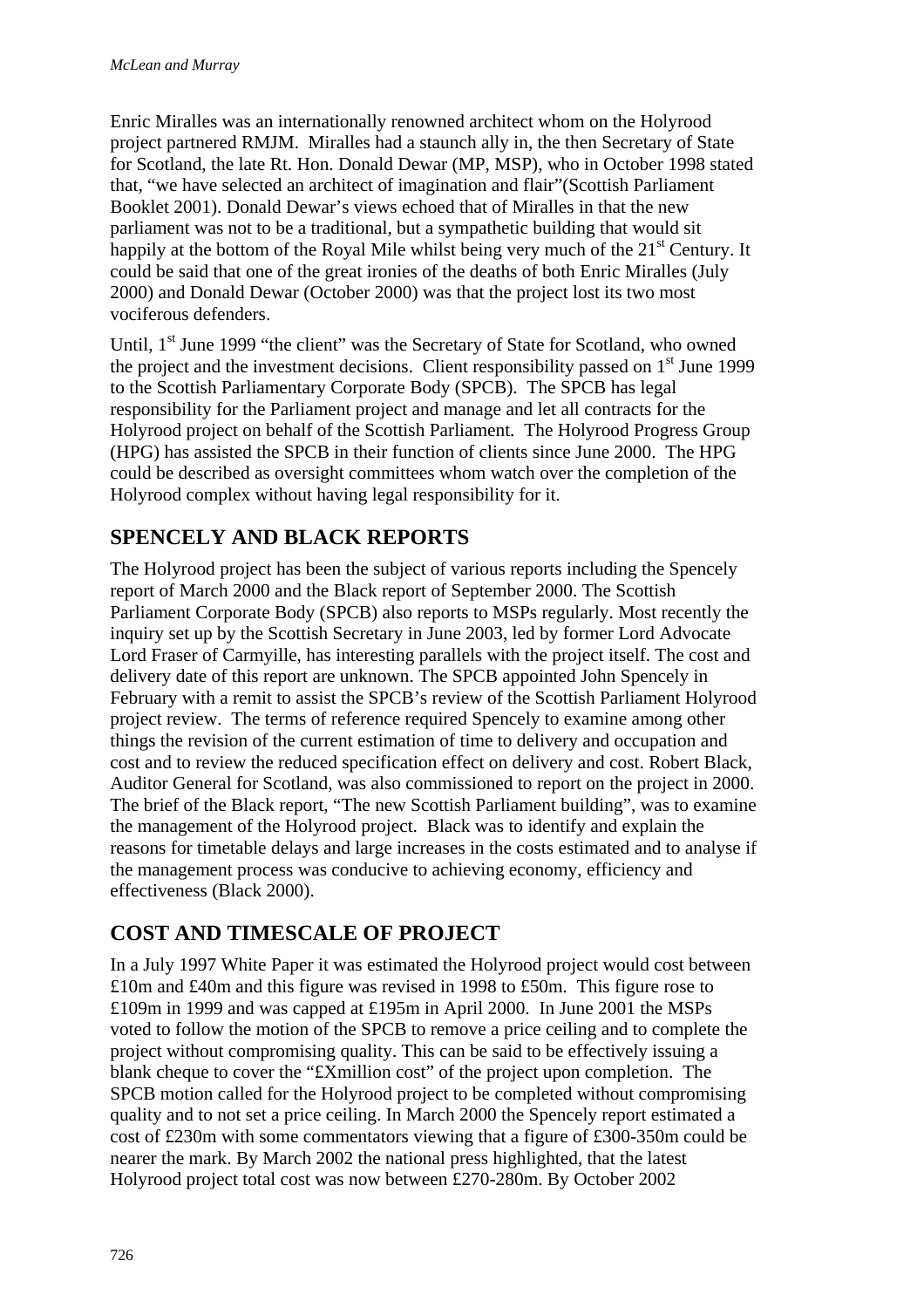opposition MSPs called for a parliamentary debate due to a SPCB report estimating escalating construction costs.

The construction cost rise has been due to several factors including accommodating increased staffing and the provision of a formal entrance plus an approval for a more complex design. Furthermore, following the 2001 September 11th terrorist attack in the USA, an additional £30m was required to blast proof the building against bomb attack. Other factors that are thought to have contributed to these increasing costs have been the delay in awarding the specialist glazing contract and an increase of several million pounds on estimates for internal fittings.

The forecast for completion as of January 1998 was July 2001, as stated by Black. In February 2000 BLL the main contractor, estimated that the then current estimate of time to delivery and occupation was December 2002 for delivery of the building and the occupation date being August 2003. However by early February 2000, as noted by Black, the SPCB were advised by the project management that a solution had been found regarding finding extra space in the building but there remained uncertainty about programme and that the programme for the project could not be forecast accurately. Black found that much of the extended time-scale was attributable to difficulties in an approved design being achieved and that some delay was accountable to the architects encountering difficulties in complying with a demanding brief compounded by the client's unforeseen design changes (Black 2000).

## **QUEENSBERRY HOUSE**

Queensberry House, a Grade-A listed historic building was in a poor state of disrepair and was already part of Holyrood site location prior to the commencement of the parliament project. On December 1999 exploratory work commenced on Queensberry House and the original planned completion date was August 2002. Early problems put paid to the proposed time-scale with poor weather conditions and the siting of old wells and mines holding back construction work. The structural condition of Queensberry House was initially considered to be in good condition although when the design team carried out a more extensive investigation it was found to require significant restoration work (Spencely 2000). Indeed, the HPG noted that Queensberry House has involved the use of "considerable resource" to bring it up to the requirements of the parliament project (Holyrood Progress Group 2001). The extremely poor structural condition of the building required much more work than originally anticipated resulting in variations to contracts, which meant changes to cost and programme. In addition, the extra blast proofing required for the building was not part of the projects original budget (The Herald 2002).

# **FLOUR CITY ARCHITECTURAL METAL (UK)**

Flour City Architectural Metal (UK) Ltd is a wholly owned subsidiary of Flour City International. Flour City was appointed in January 2001 as a major works package contractor for the external supply and installation of cladding works on the MSP block of the Holyrood project building. The construction manager BLL recommended Flour City following a competitive tendering exercise. However, the Flour City contract was terminated in October 2001 following concerns about their standard of performance and alternative arrangements for delivery of the contract were put in place. Some commentators view that BLL should be sued for recommending that Flour City be awarded the cladding contract. However, this will be dependent on the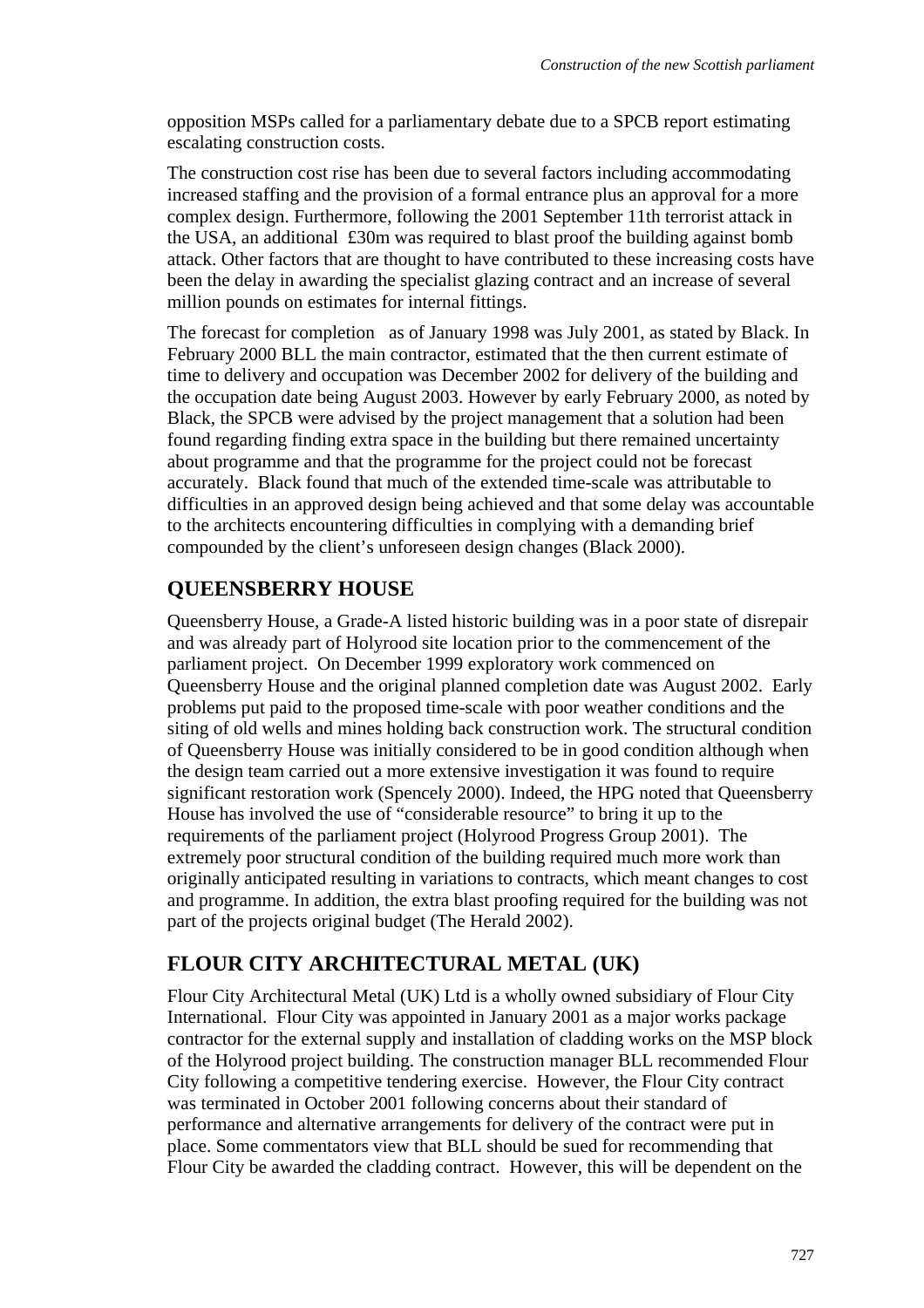contractual situation and the relevant case law. It would be a far from straightforward exercise but it could be argued that BLL did not show reasonable skill and care in the employment of Flour City and were negligent in their duties. A detailed investigation of the contractual pre-qualifications checks would be required and the construction manager could possibly defend their position by showing that the appropriate checks were undertaken and that it could not be foreseen that Flour City would hit financial problems. On June 2002 the SPCB stated that Audit Scotland were investigating the handling of the £7m contract appointment and subsequent demise of Flour City. Robert Blacks report (letter) of September 2002 stated that the contract was "not improperly awarded" and that "sound payment mechanisms" were in place and concluded that payments made by the parliament to Flour City were legitimate. However he highlighted deficiencies in the process concluding that the "selection process was flawed" and that there was "insufficient information" sought about Flour City's financial status or track record in undertaking such work. Black's comments regarding the selection process are important given the fiasco that developed on another UK Government Parliament project (Portcullis House). In 1999 US curtain walling contractor Harmon successfully sued the House of Commons for picking a more expensive UK rival. They were awarded legal costs, tender costs and profit it would have made on the job (Building 1999).

### **THE PROCUREMENT METHOD**

In July 1998 the parliament project management selected the Construction Management (CM) method of procurement for the construction of the Holyrood building. This was consistent with the advice given by the projects design team and cost consultants. The CM procurement route was selected because the detailed design of all parts of the project would be a lengthy process and site possession would be phased, allowing individual packages to be tendered and let on completion of the design work for each element of the project. In January 1999 BLL were appointed to provide CM services for the Holyrood project including the management of all trade packages on behalf of the Scottish Parliament. Spencely notes that the contractual agreement was entered into on a £50m project basis. Black viewed that the appointment procedures were not completely systematic and no-doubt this will be reinvestigated by Lord Fraser in his inquiry.

## **PERFORMANCE**

The performance of the construction manager BLL on the Holyrood project cannot be fully assessed until completion and occupation of the parliament building is achieved. It could be said that in general a disadvantage of the CM procurement route is that the total risk is a hazard that lies with the client. However, as discussed above, BLL's employment of Flour City as the main contractors for the external cladding works package has recently been widely criticized and is likely, at a later date, to be subject to a detailed investigation. Also, the projects ongoing problems regarding cost and time have been linked, amongst other factors, to the role of the construction manager. However, it should be recollected that BLL were employed on the basis of the original £50m project cost. Black notes that the Scottish Office did not, at the outset of the project, prepare a comprehensive procurement strategy nor a reasoned analysis to support adopting the CM path and that although the CM route offers advantages of control, the risk lies with the client. Furthermore, the project management team failed to identify and quantify a separate allowance for major risks that could potentially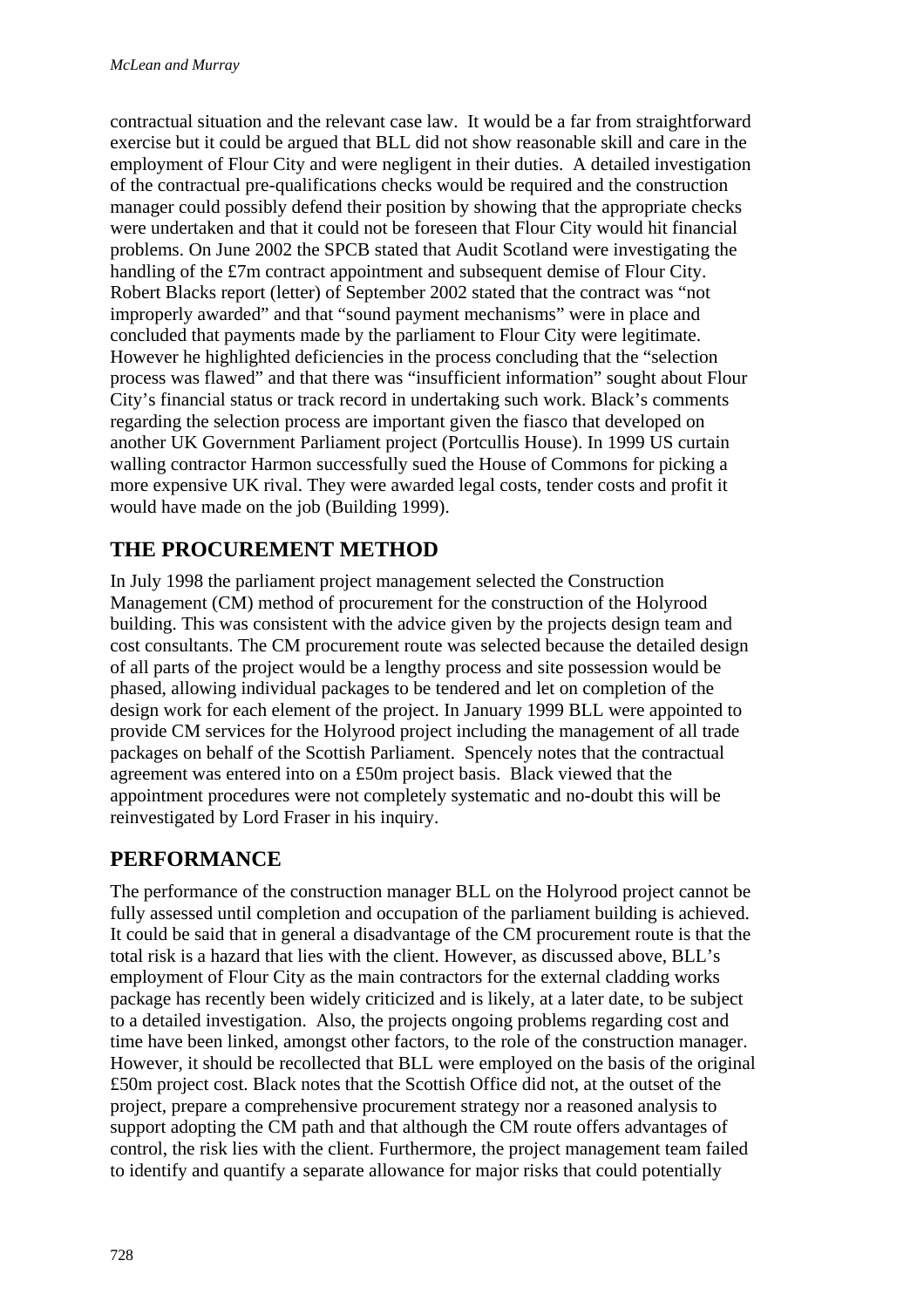affect the project (Black 2000). Black recommended that project management should have instructed the construction manager and cost consultant to prepare a risk analysis and that project management together with the design team and construction manager should have agreed a cost plan to take account of the project risks and uncertainty.

#### **METHOD**

Thirty-six mail survey questionnaires were issued and were distributed to individuals with involvement in the construction field. The questionnaire targeted a wide crosssection of construction industry professionals, with varying ranges of experience, being: a Court of Session judge and three Sheriffs, all having considerable experience of the nature of the construction industry; two MSPs; six construction law academics; seven solicitors specializing in construction law; and sixteen construction industry professionals, taken from, expert witnesses, managing directors, consultants, commercial managers, project managers, architects and project surveyors. Twentyseven completed questionnaires have been used for analysis. The public opinion poll in this research targeted a much wider ranging cross-section of individuals from various backgrounds and occupations. There were one hundred and fourteen opinion polls conducted with a 100% response rate. The poll targeted a wide cross-selection of individuals which included: retired persons; housewives; students; unemployed; doctors; paramedics; nurses; teachers; musicians; journalists; solicitors; social workers; engineers; tradesmen/women; labourers; I.T. engineers; managers; publicans; postmen/women; florists; graphic designers; salespeople; secretaries; personal assistants; taxi-drivers; and lab-workers. The questionnaire and results are shown in Table 1. The questions were developed as propositions and dealt with several aspects of the project- question one (project location and cost); question two (cost and national pride); question three (nature of construction industry); question four (design issues); question five (accountability and management); question six (fairness in consultants fees) and question seven (overall satisfaction with the project).

Thirty-six mail survey questionnaires were issued and were distributed to individuals with involvement in the construction field. The questionnaire targeted a wide crosssection of construction industry professionals, with varying ranges of experience, being: a Court of Session judge and three Sheriffs, all having considerable experience of the nature of the construction industry; two MSPs; six construction law academics; seven solicitors specializing in construction law; and sixteen construction industry professionals, taken from, expert witnesses, managing directors, consultants, commercial managers, project managers, architects and project surveyors. Twentyseven completed questionnaires have been used for analysis.

The public opinion poll in this research targeted a much wider ranging cross-section of individuals from various backgrounds and occupations. There were one hundred and fourteen opinion polls conducted with a 100% response rate. The poll targeted a wide cross-selection of individuals which included: retired persons; housewives; students; unemployed; doctors; paramedics; nurses; teachers; musicians; journalists; solicitors; social workers; engineers; tradesmen/women; labourers; I.T. engineers; managers/manageresses; publicans; postmen/women; florists; graphic designers; salespeople; secretaries; personal assistants; taxi-drivers; and lab-workers.

The questionnaire and results are shown in Table 1. The questions were developed as propositions and dealt with several aspects of the project- question one (project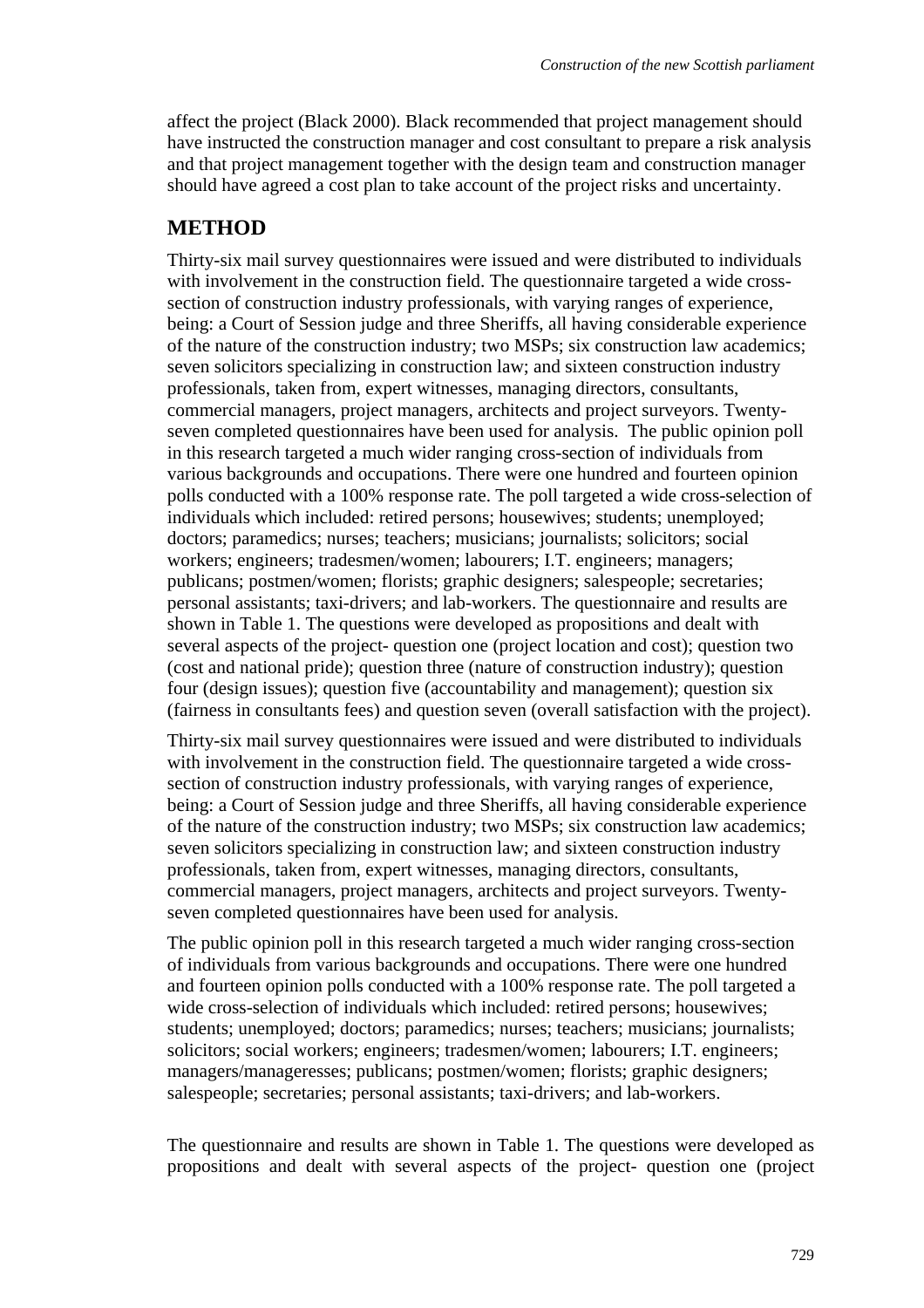location and cost); question two (cost and national pride); question three (nature of construction industry); question four (design issues); question five (accountability and management); question six (fairness in consultants fees) and question seven (overall satisfaction with the project).

## **RESULTS**

The sitting of the new Parliament building continues to be one of the most contentious issues concerning this project. Several alternative solutions were aired before the Holyrood site was chosen. Critics argue that any one of the alternatives would have resulted in a less costly building. The replies to question one are indicative of this argument, albeit with hindsight. In particular 93% of the public polled consider the selection of the Holyrood site to be a bad decision. The construction professionals are more wary with 78% in agreement. This may be due to their professional knowledge suggesting that design and cost problems can arise in any project, no matter where sited. Despite these findings, the location of the building at the foot of the Royal Mile, overlooked by the 200m rocky Salisbury crags is dramatic. Indeed, the location has been described as the most jaw dropping of any European city (Building 2003a).

Question two is of particular significance for a nation that is often stereotyped as "canny" with their finances. Again the public poll leads the way with disapproval on the cost issue with over 77% of the replies finding issue. The construction professionals are less disapproving although again the results show unhappiness with the cost escalation. However it can be seen that 30% of the professionals and 21% of the public find agreement with the proposition. It is unclear however as to why they may consider the cost issue to be of less significance. Two camps appear to have developed after the initial and subsequent media reporting of cost escalations. Critics argue for radical cost cutting via value engineering and talk of not throwing "good money after bad" whilst the opposing camp talk of getting the job finished.

Question three concerns the nature of the construction industry and its legacy of late delivery and costly public projects. The Scottish Parliament project is in "bad" company here and can sit alongside projects such as the British Library project in London and a multitude of other projects reported on by the National Audit Office (NAO). Sixty-seven per cent of the professionals considered the delay in completion unacceptable with 55% of the public also disagreeing with the proposition. However, almost one-third of the public and professional polled considered that the delay was acceptable given the nature of the industry. This is perhaps worrying given the raft of post- Egan initiatives aimed at improving the performance and image of the industry.

The debate over the retention of Queensbury House is considered in question four. It is as much a "hot-potato" as the project itself and it constitutes a micro-project. Given that it has drained significant additional sums of money from the taxpayers' purse, it is perhaps no surprise that 58% of the public and 48% of the professionals disagree with its inclusion in the project. Indeed as Steel (2002) notes, maintaining the country's built heritage usually comes at a cost. However around 30% of both groups can be found to support its costly renovation. This may be because of this buildings architectural and historical significance and the need to firmly retain some aspects of the sites original character, despite its cost.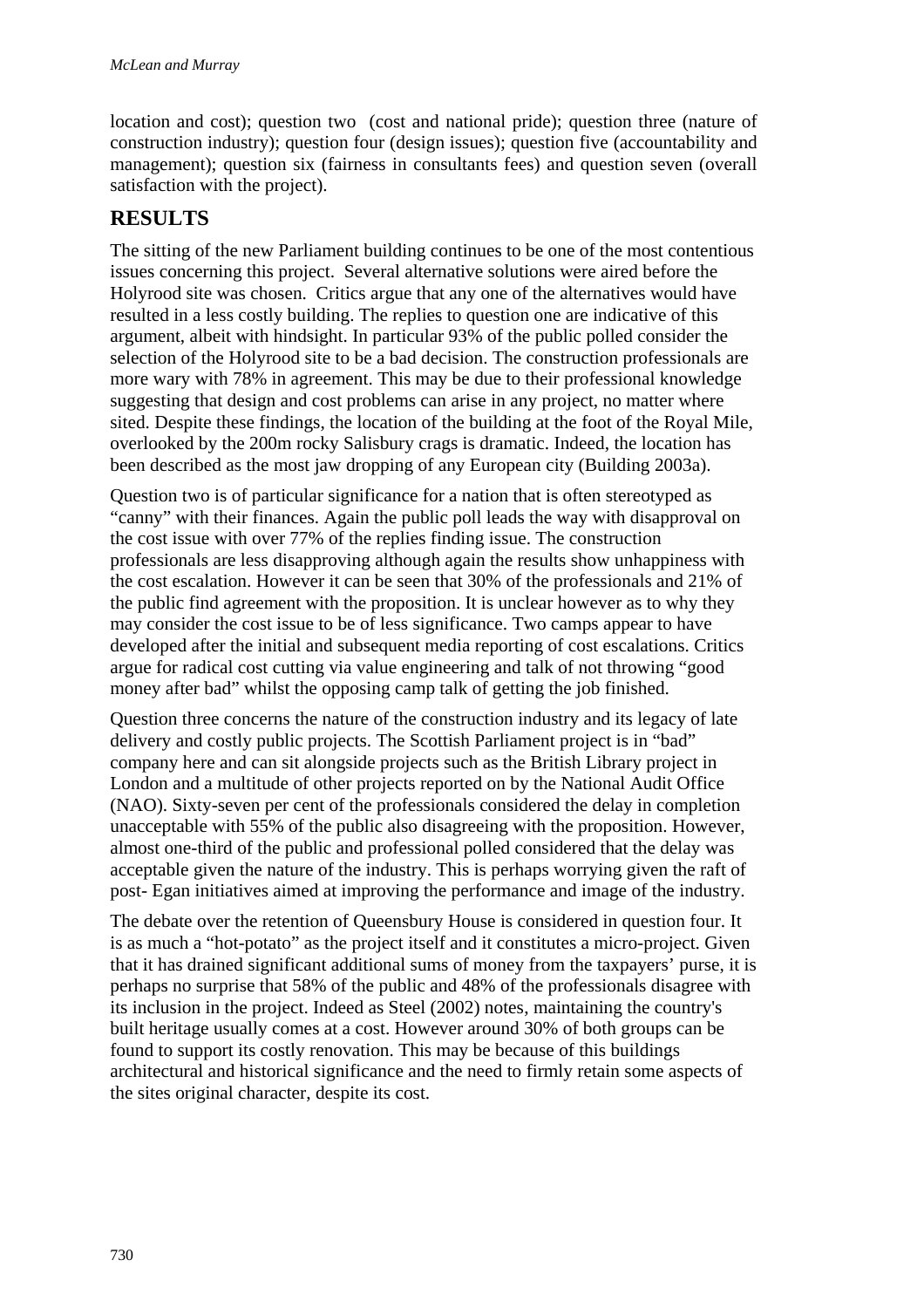#### **Table 1:** Questionnaire Results

| <b>Question</b>                                                                                                                                                                                                                                                                                                                                                                                                                                                                   | Category                                                                                           | $\mathbf{1}$                                      | $\mathbf{2}$                                                                 |
|-----------------------------------------------------------------------------------------------------------------------------------------------------------------------------------------------------------------------------------------------------------------------------------------------------------------------------------------------------------------------------------------------------------------------------------------------------------------------------------|----------------------------------------------------------------------------------------------------|---------------------------------------------------|------------------------------------------------------------------------------|
|                                                                                                                                                                                                                                                                                                                                                                                                                                                                                   |                                                                                                    | (% )                                              | (% )                                                                         |
| Question 1. The Scottish Parliaments new home could have been located and<br>established at a previously existing building or at an alternative site with a less<br>complex and thus less expensive design:                                                                                                                                                                                                                                                                       | <b>Strongly Agree</b><br>Agree<br>Don't Know<br>No Comment<br>Disagree<br>S/Disagree               | 4(15)<br>17(63)<br>0(0)<br>2(7)<br>3(11)<br>1(4)  | 61(54)<br>45(39)<br>2(2)<br>$\overline{a}$<br>1(1)<br>5(4)                   |
| <b>Question 2.</b> The original estimate by the Scottish Office in 1997 for the cost of a<br>new Scottish Parliament building was £40m and now the current estimate, as of<br>October 2002 is £309m. The final cost, whatever it may be, will be seen as<br>necessary on a project although expensive, for the creation of a building befitting<br>of the name as the home of the new Scottish Parliament:                                                                        | <b>Strongly Agree</b><br>Agree<br>Don't Know<br>No Comment<br>Disagree<br>S/Disagree               | 3(11)<br>5(19)<br>0(0)<br>1(4)<br>9(33)<br>9 (33) | 13(11)<br>11(10)<br>2(2)<br>$\overline{a}$<br>30(26)<br>58 (51)              |
| <b>Question 3.</b> The timescale for occupation and delivery of the building has moved<br>from December 2002 and August 2003 respectively to the current estimate of<br>hand-over of April 2003. This can be said to be an acceptable consequence of the<br>nature of the construction industry, especially with large public funded projects:                                                                                                                                    | <b>Strongly Agree</b><br>Agree<br>Don't Know<br>No Comment<br>Disagree<br>S/Disagree               | 1(4)<br>6(22)<br>0(0)<br>2(7)<br>11(41)<br>7(26)  | 9(8)<br>23(20)<br>19(17)<br>$\overline{\phantom{a}}$<br>39 (34)<br>24 (21)   |
| <b>Question 4.</b> Queensberry House, a building that was in a poor structural<br>condition and of little architectural merit, was part of the Holyrood site prior to its<br>incorporation into the parliament project and will arguably be the most expensive<br>element of the Holyrood project. However, in keeping with the late Enric<br>Miralles design, the Scottish Parliament Corporate Body (SPCB) were correct in<br>retaining this as part of the parliament complex: | <b>Strongly Agree</b><br>Agree<br>Don't Know<br>No Comment<br>Disagree<br>S /Disagree              | 0(0)<br>7(26)<br>5(19)<br>2(7)<br>11(41)<br>2(7)  | 11(10)<br>24 (21)<br>13(11)<br>$\overline{\phantom{a}}$<br>44 (39)<br>22(19) |
| <b>Question 5.</b> Given the collapse of the external cladding contractor "Flour City",<br>who were paid £854k, and the loss of a further £3.9m to the public purse, do you<br>feel that someone, possibly the construction manager should be held<br>responsible for awarding the tender to a company whom were in financial<br>difficulty:                                                                                                                                      | <b>Strongly Agree</b><br>Agree<br>Don't Know<br>No Comment<br>Disagree<br>S/Disagree               | 2(7)<br>6(22)<br>7(26)<br>3(11)<br>4(15)<br>5(19) | 43 (38)<br>47 (41)<br>12(11)<br>$\mathbb{L}$<br>7(6)<br>5(4)                 |
| <b>Question 6.</b> The current estimate for the consultants' fees on the parliament<br>project is £40m, the same figure as the initial estimate of the project cost. The<br>fees are taken as an agreed percentage of the total approved construction costs and<br>in light of the projects spiraling costs, at an earlier stage, these fees should have<br>been renegotiated with an incentive to minimize costs:                                                                | <b>Strongly Agree</b><br>Agree<br>Don't Know<br>No Comment<br>Disagree<br><b>Strongly Disagree</b> | 7(26)<br>10(37)<br>4(15)<br>1(4)<br>4(15)<br>1(4) | 55 (48)<br>42 (37)<br>5(4)<br>$\overline{\phantom{a}}$<br>7(6)<br>5(4)       |
| Question 7. Given all of the above, the Scottish construction industry and general<br>public cannot be said to be comfortable with the cost of the new Scottish<br>Parliament Holyrood building project<br>Key: 1=Construction Opinion Poll (27 no.), 2=Public Opinion Poll (114 no.)                                                                                                                                                                                             | <b>Strongly Agree</b><br>Agree<br>Don't Know<br>No Comment<br>Disagree<br>$S/Di$ sagree            | 11(41)<br>12(44)<br>1(4)<br>1(7)<br>2(4)<br>0(0)  | 80 (70)<br>23(20)<br>2(2)<br>$\overline{\phantom{a}}$<br>6(5)<br>3(3)        |

#### **Questionnaire Results**

Question five is somewhat biased in that it suggests that accountability for the financial loss that occurred due to the demise of contractor Flour City may be attributed to BLL. Given that the public may see this as a frivolous use of public funds, particularly given that the cladding contractor undertook only provisional work, it is perhaps no surprise that 79% of the public polled agree with this statement. The professionals are less vociferous in their agreement with only 29% seeking to apportion blame. This may be a due to their knowledge of the construction industry, particularly with regard the risk of insolvencies within the industry. It is however unclear what proportion of those in agreement with proposition, hold BLL accountable.The degree to which consultants may have been "overpaid" for their services is raised in question six. The public poll suggests that 85% find agreement with this proposition and agree that the fees should have been renegotiated. Interestingly, 63% of the professionals also agree and perhaps this is indicative of their greater understanding of the procurement process. The subject of fees has also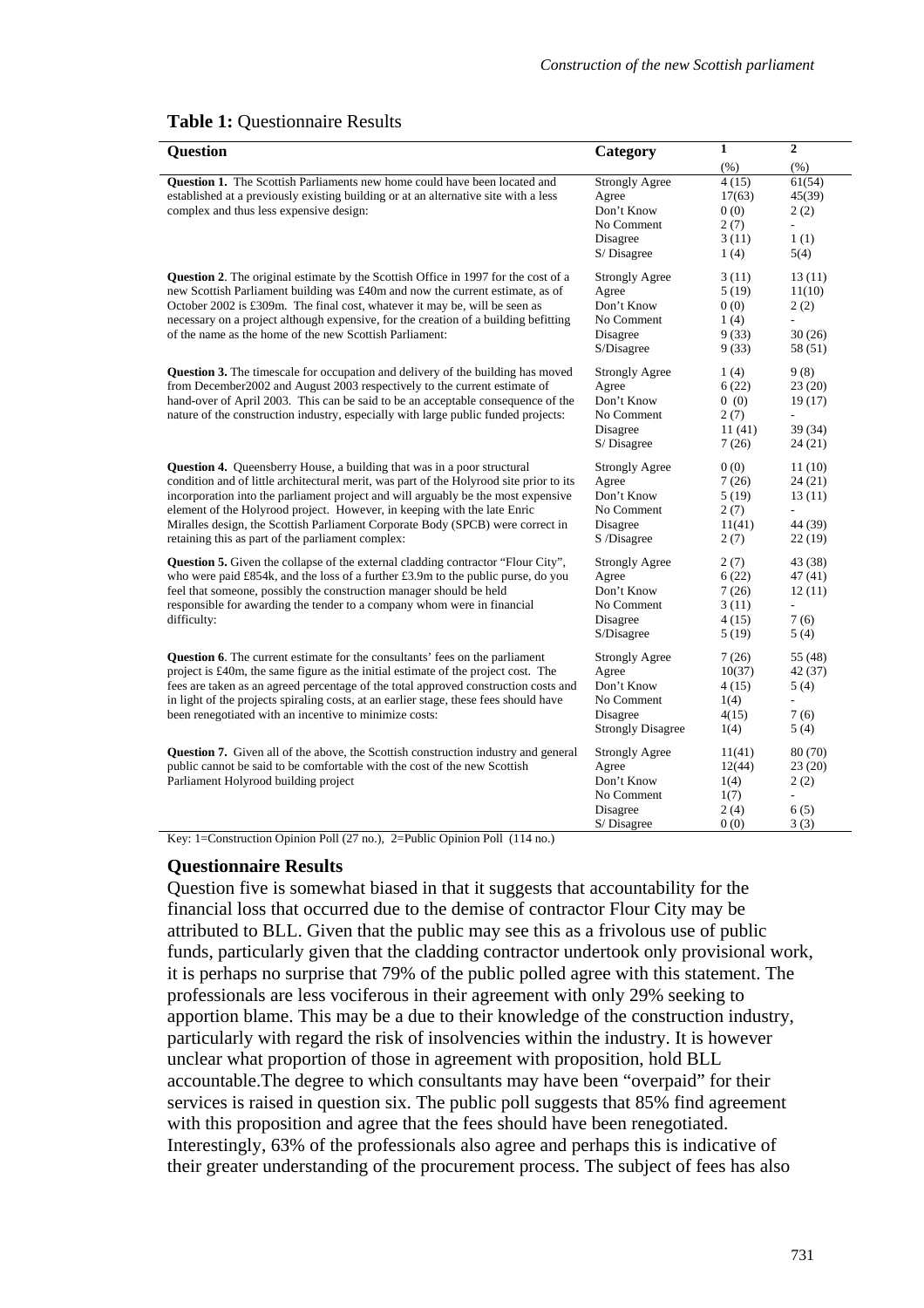recently returned to haunt the project with a leaked report compiled by QS Gardiner Theobold in 2000 coming to light. The unpublished report concluded that BLL should have been eliminated at an early stage because its tender was too high (Building 2002b). Such a finding would perhaps suggest that the report authors considered "lowest-bid" a more important comparator than the current prerequisite in public sector procurement- value for money.

The overall success of the project cannot at this time be assessed, completion is some time away and BLL's programme is not open to public scrutiny. However, the replies to question seven are persuasive in their condemnation of this project. Around 90% of the public and 85% of the professional agreeing that the cost escalation of this project being unacceptable. One may question as to what influence the Scottish media have had in encouraging this view? For example, the daily broadsheet "The Scotsman" appears to have had an "editorial" vendetta against the project whilst the tabloid "Scottish Sun" has published whimsical front page headlines such as "Rip it Up and Rip 'Em Off" (wastage on site) and a "£375m Pain in the Glass" (£17,000 windows don't fit). This is clearly not what the M4i would consider best practice publicity from what should have been a national "demonstration project".

## **DISCUSSION**

This project has received extensive media coverage and it is probably the best-known construction project in Scotland for many decades. Few people in Scotland are without opinion on the cost issue. Broadly speaking the argument against centers around the number of schools and hospitals that could have been built using the "extravagant" amount of money spent on a building to house civil servants. The negative reporting of several prestigious PFI construction projects by sections of the Scottish media has, coincidentally, focussed increased attention on the performance of the construction industry. This has attracted additional attention to the Holyrood project. Interestingly, some critics have also suggested that the parliament project should have been procured under the PFI. An option apparently now being considered for the new Welsh Assembly project in Cardiff. The critics then appear to fall into what Loosemore (2000) refers to as "ritual damnation" whereby the public has a tendency to attack public projects, particularly where they have paid their taxes to finance it. Indeed, a country that has a reputation for looking after the pennies has bought itself a national parliament building for a cool £338m (Building 2003a).

Supporters speak of a magnificent "architectural" building that represents Scotland's devolution and that in time will rank alongside the likes of Edinburgh Castle and the Firth of Forth Rail Bridge as symbols of Scotland's stature. Building (2003a) for example talks of the "romantic swirling symphony of architecture". Others take note of the innovation in design and construction and align this project with other recently completed innovative projects in Scotland- Falkirk Wheel (only rotating boatlift in the world) and suggest that in the future it will be comparable to such international icons as Sydney's Opera House. This group are less concerned with the overspend but are not well represented in the opinion poll reported on in this paper.

## **CONCLUSION**

The paper has identified the problems of time and cost overruns on the Scottish Parliament Holyrood building project and has considered the relevant factors that are equally applicable to other large public funded projects. Additionally, this paper has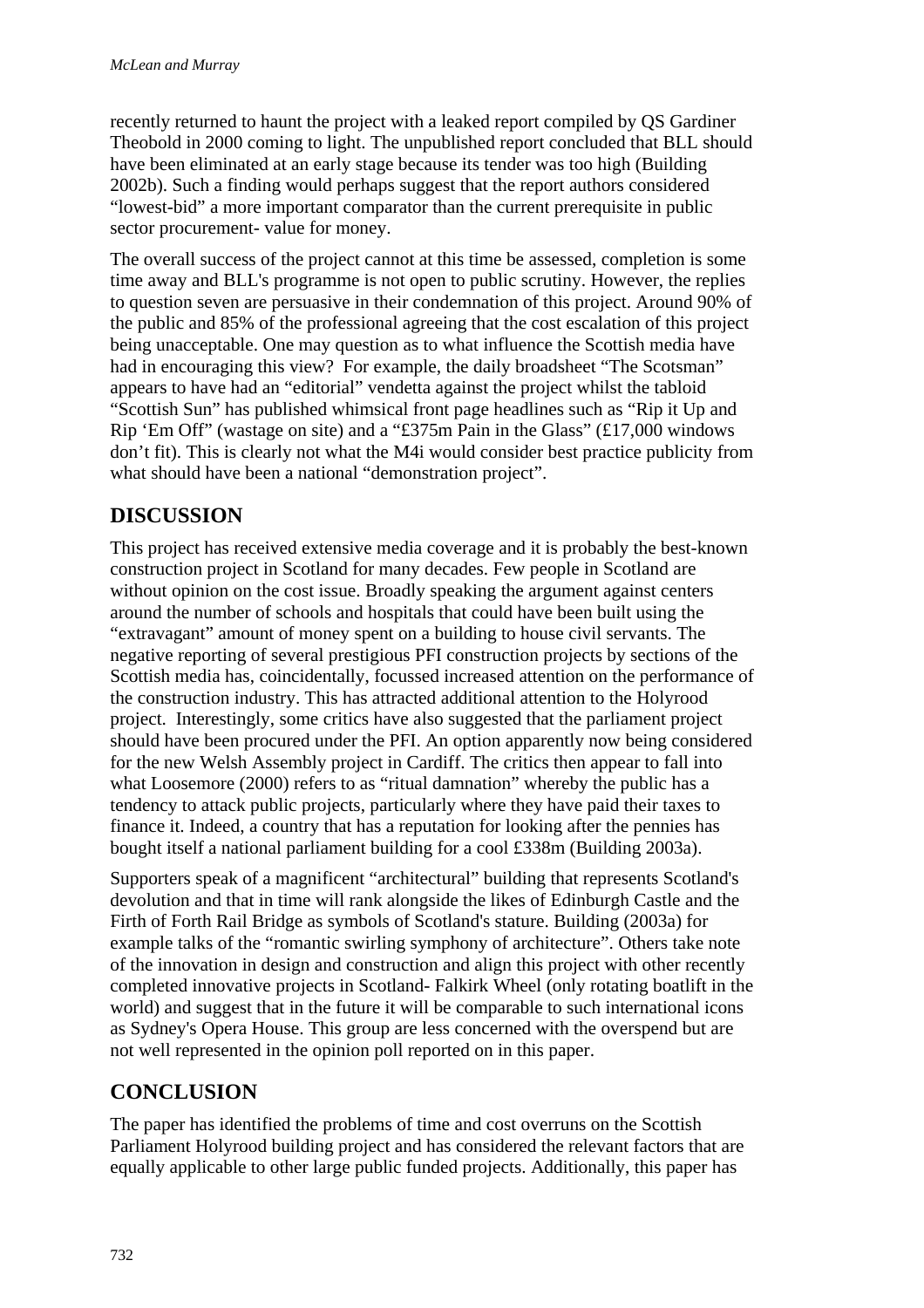identified other areas, namely Queensberry House and the collapse of Flour City that can be considered to be contributable to the project being seen by many as a failure, despite being partially complete. Indeed if the design was intended to reflect a dynamic and fast growing Scotland, the building process seems to have done exactly the opposite (Public Sector Review 2002)

Despite this project being commissioned in 1997, before the publication of the Rethinking Construction report (and the subsequent establishment of the Central Government Task Force whose remit is to improve public sector procurement) both the client and the project team had at their disposal, a legacy of lessons (i.e. National Audit Office reports) that could have been learned from previous public construction projects. The cost and time escalations encountered on previous public sector projects are well publicized and in particular the need for both a firm brief and strong client leadership are well rehearsed. However, this project has succumbed to a creeping design; an unrestrained client; escalating costs and political game playing.

The pressure from MSPs and the Scottish public has however resulted in a fresh inquiry into these problems. In May 2003, First Minister Jack McConnell appointed Lord Fraser of Carmyllie with a remit of investigating the key decision-making events undertaken at conception, briefing and design stages. This is broadly considered to be a "blame" allocation exercise and the conclusions made by two USA researchers (Davidson and Huot 1989,cited in Flvybjerg *et al.* 2003) are painfully relevant here. In examining major projects, they argue that the incentives to produce optimistic estimates of project viability can be very strong and disincentives weak. In particular they suggest that accountability is low and politicians who underestimate costs (Macwhirter 2003 refers to a "bogus guestimate") in order to have a project approved are rarely in office when actual viability can be calculated (in this case the premature deaths of both the project architect, Enric Miralles and the former Scottish Secretary, Donald Dewar). Furthermore, contractual penalties for producing over-optimistic tenders are often relatively small. This point having significance for the Scottish Parliament engineering, design and cost consultants who have been paid substantial increased fees and who have been tagged as "Bisto Boys" gathered around a "dripping roast" (Sunday Herald 2003). However, despite the apparent acceptance by the consultants that the total fees due at the end of the project will now be capped, (Contract Journal 2003) those polled in the survey reported on here may like to see those accountable for the fiasco, hung, drawn and quartered. The irony here is that the politicized nature of the projects commission and key decision events may yet be uncovered in the new inquiry. Indeed, the project inquiry is actively encouraging "whistleblowers" to supply evidence. This is perhaps fitting given that project is located on a historic site at the bottom of the Royal Mile known as the Water Gate!

#### **REFERENCES**

Black, Robert W, September 2000, The new Scottish Parliament building, "An examination of the management of the Holyrood project", prepared with the assistance of Audit Scotland (Black report).

Building (1999) Why Harmon Won at Portcullis House, 5 November, pp20-21

Building (2003a) Review of Scottish parliament Project, 28 March, pp 19-23

Building (2003b) Scots Parliament report Attacks Bovis and DL&E, 11 April, pp12

Contract Journal (2003) Holyrood Consultants Agree to a Cut in Fees, 18 June, pp 4